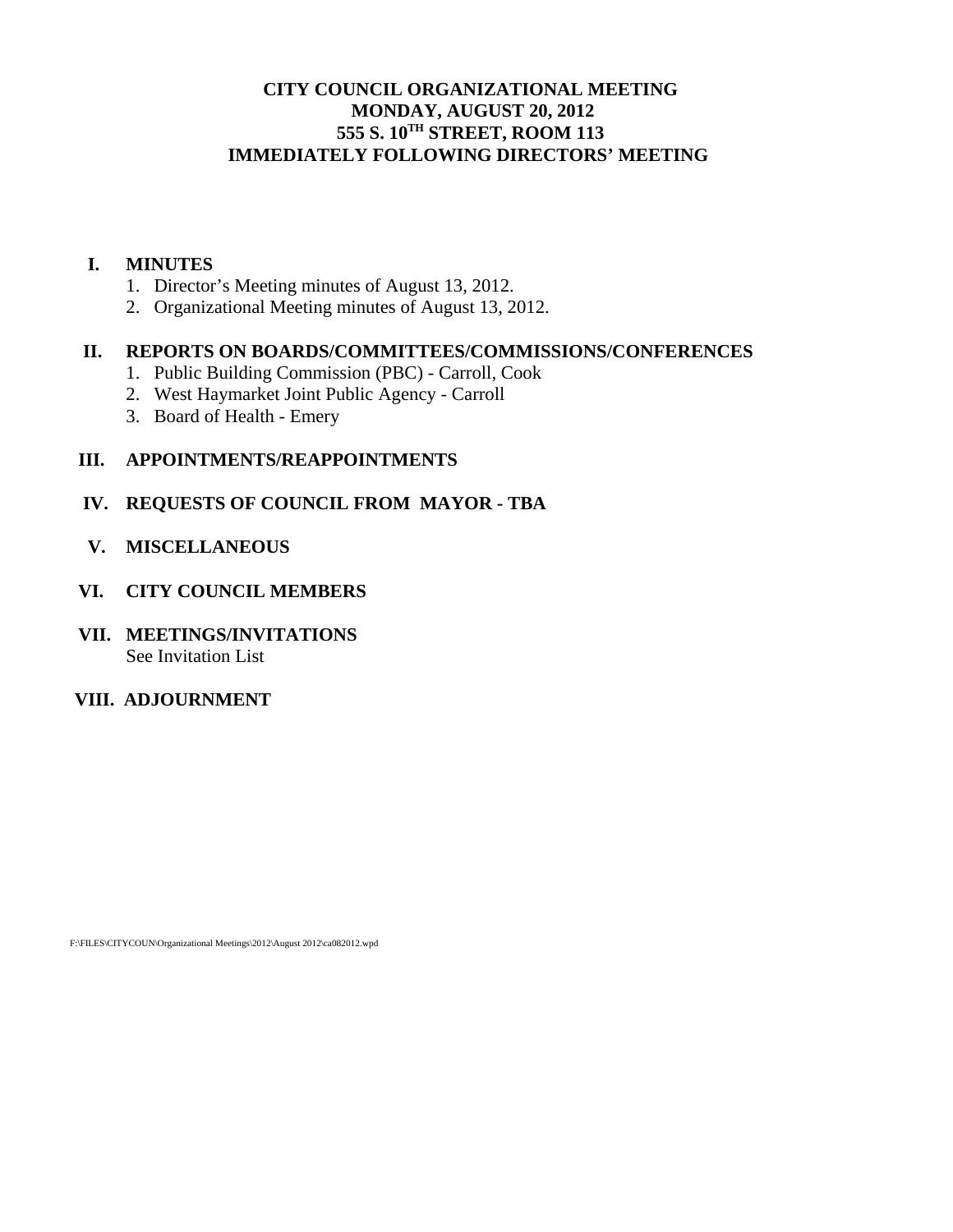## **MINUTES CITY COUNCIL ORGANIZATIONAL MEETING MONDAY, AUGUST 20, 2012**

**Present:** Adam Hornung, Chair; Carl Eskridge, Vice Chair; DiAnna Schimek; Doug Emery; Gene Carroll; and Jon Camp

**Absent:** Jonathan Cook

**Others:** Rick Hoppe, Chief of Staff

Chair Hornung opened the meeting at 2:30 p.m. and announced the location of the Open Meetings Act.

#### **I. MINUTES**

- 1. Director's Meeting minutes of August 13, 2012.
- 2. Organizational Meeting minutes of August 13, 2012.

With no corrections the above minutes were approved.

### **II. REPORTS ON BOARDS/COMMITTEES/COMMISSIONS/CONFERENCES**

#### **1. Public Building Commission (PBC) - Carroll, Cook**

Carroll stated the Commission had their budget hearing for the year, with the rate at 1.7 cents, staying the same. Approved the reappointment of Jane Raybould, and Jonathan Cook, to the Commission.

The Art Walk on September  $7<sup>th</sup>$  will be in this building's first floor corridor.

Elected officers were Larry Hudkins as Chair, and Linda Wilson as Vice Chair.

### **2. West Haymarket Joint Public Agency - Carroll**

Carroll stated they hit a big milestone. The arena's first roof truss was lifted up on Tuesday and Wednesday. It took four weeks to build the truss and two days to lift in the air and bolt in place. If anyone would want a tour he goes every two weeks.

At the meeting the Board approved the last agreements with the railroad, No's 4 and 5. Also approved the budget for the year.

### **3. Board of Health - Emery**

Emery stated the Board discussed the hazardous, or unhealthy, behavior survey done federally. Reviewed and discussed and will give copy to Council Members. The local results are skewed, when looking at this year versus last year as they've changed, did smoothing, which they call raking, in some places. They took a lot of their surveys off of calling in-home phones. Obviously a huge change and now trying to figure out how to factor into the mix, and the reason they're raking the numbers.

#### **III. APPOINTMENTS/REAPPOINTMENTS** None

 **IV. REQUESTS OF COUNCIL FROM MAYOR**

Hoppe stated nothing at this time.